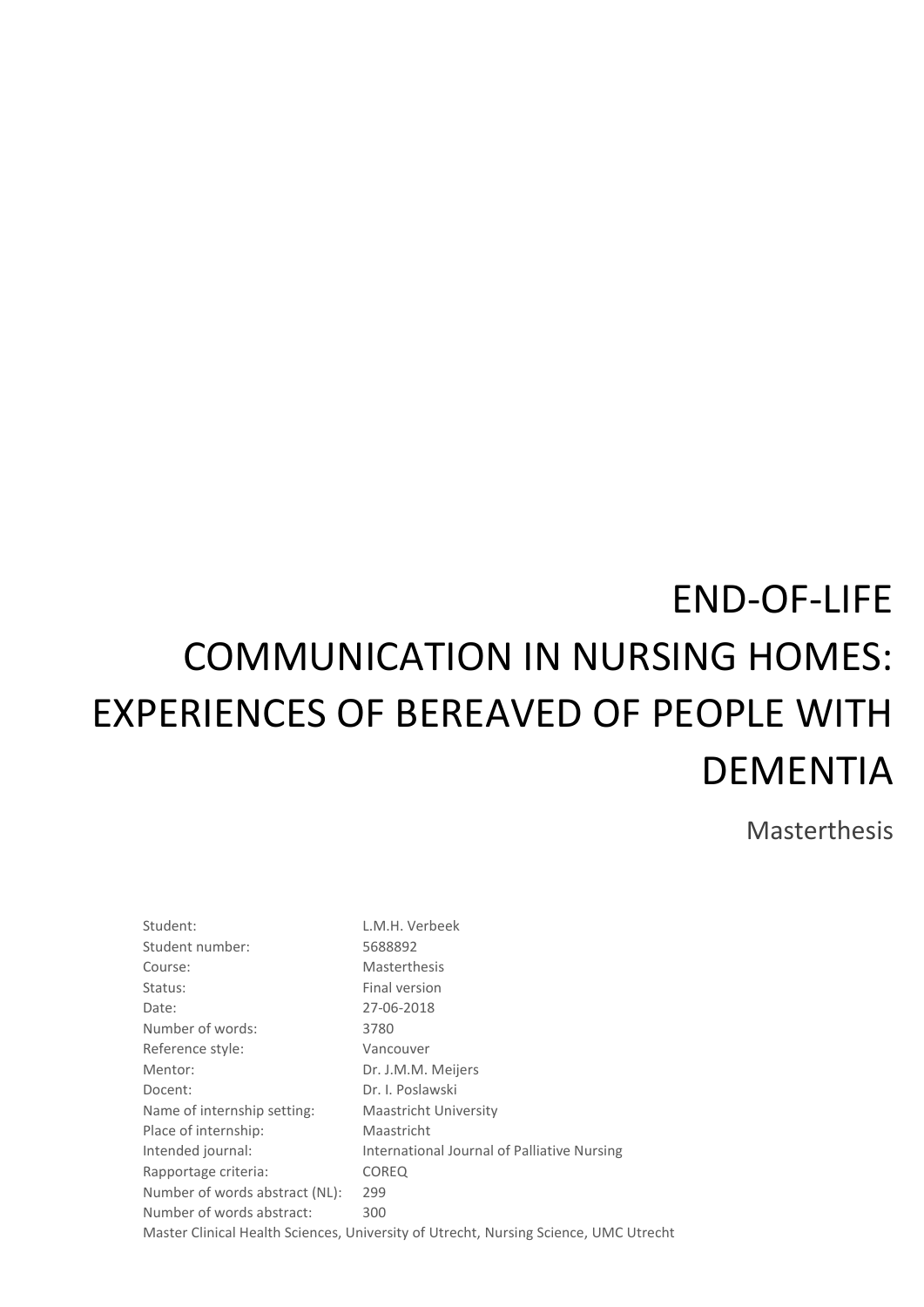## **Abstract**

*Title:* End-of-life communication in nursing homes: Experiences of bereaved of people with dementia

*Background:* Most people with dementia die in nursing homes or other long-term care facilities. End-of-life communication, which involves shared decision-making and Advance Care Planning (ACP), constitutes the basis for good care. Good communication has been identified as one of the most important aspects of end-of-life care that is correlated with the quality of dying. Therefore, end-of-life communication experiences might influence the quality of dying as experienced by the bereaved.

*Aim:* To explore the experiences of the bereaved of people with dementia with regard to endof-life communication given by professional caregivers in nursing homes.

*Method:* In-depth, semi-structured interviews were conducted between February 2018 and April 2018 with a purposeful sample of twelve bereaved of people with dementia who had died in nursing homes within the last nine months. The interviews explored communications during the final three months of life regarding end-of-life wishes, informing and supporting loved ones and interactions with residents. Data were analyzed using thematic analysis methods.

*Results:* The results highlight the need for tailored end-of-life communication for people with dementia and their loved ones. Key themes include 1) Making contact, 2) Being sufficiently informed, 3) Supporting loved ones, 4) Challenges as proxy decision makers and 5) Starting the conversation about the end-of-life.

*Conclusions:* This study uncovers both positive and negative experiences with end-of-life communications of the bereaved of people with dementia. The bereaved articulated the need to be sufficiently informed and involved regarding care decisions, prognoses and palliative care.

*Recommendations:* Caregivers must start timely the conversation with residents and their loved ones about their wishes regarding care and the end-of-life. Further research should focus on the insufficient information about dementia and palliative care for residents' loved ones.

*Keywords:* Dementia, Palliative care, End-of-life communication, Nursing Home, Caregivers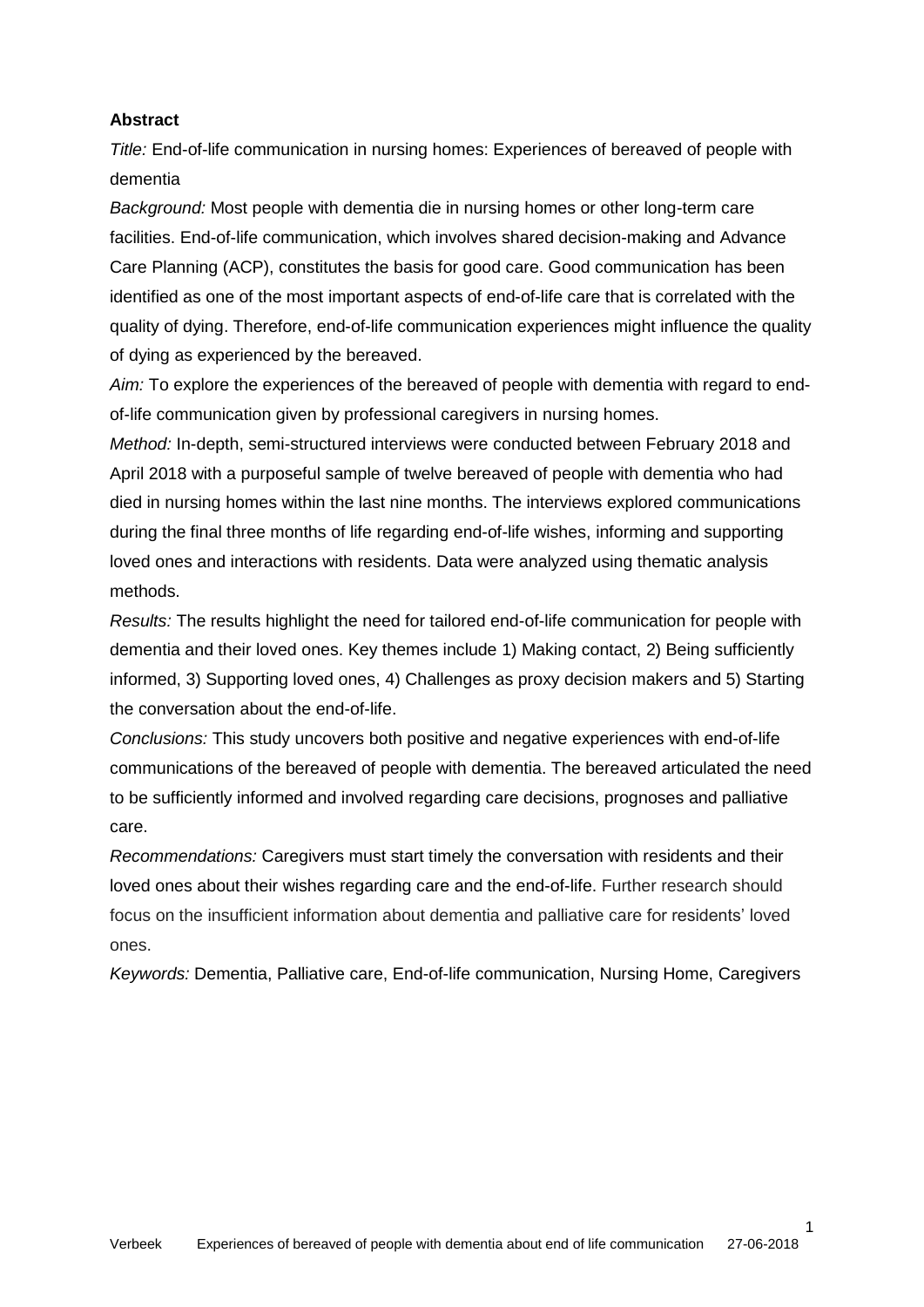## **Samenvatting**

*Titel:* De communicatie rondom het levenseinde in verpleeghuizen: Ervaringen van nabestaanden van mensen met dementie

*Achtergrond:* De meeste mensen met dementie sterven in verpleeghuizen. Communicatie rondom het levenseinde vormt samen met gezamenlijke besluitvorming en vroegtijdige zorgplanning de basis voor goede zorg. Verbetering van communicatie is hierin cruciaal voor cliënten en hun naasten, want het is door hen geïdentificeerd als een van de belangrijkste aspecten van zorg aan het einde van het leven die leiden tot een goede kwaliteit van sterven.

*Doel:* Inzicht krijgen in de ervaringen van nabestaanden van mensen met dementie over de communicatie door zorgverleners rondom het levenseinde in verpleeghuizen.

*Methode:* Diepgaande semigestructureerde interviews zijn, tussen februari 2018 en april 2018, afgenomen bij een doelgerichte steekproef van twaalf nabestaanden van mensen met dementie die de afgelopen negen maanden zijn overleden in verpleeghuizen. Interviews gingen over de wensen rondom het levenseinde, het informeren en ondersteunen van naasten en de interactie met cliënten in laatste drie maanden van het leven. Gegevens werden geanalyseerd met behulp van thematische analysemethoden.

*Resultaten:* De resultaten benadrukken de behoefte aan communicatie op maat rondom het levenseinde voor mensen met dementie en hun naasten. De belangrijkste thema's zijn: 1) Bejegening 2) Voldoende geïnformeerd zijn 3) Het ondersteunen van naasten 4) Uitdagingen als gevolmachtigde 5) Het gesprek aangaan over het levenseinde.

*Conclusie:* Nabestaanden hebben zowel positieve als negatieve ervaringen over communicatie aan het einde van het leven van mensen met dementie. Ze hadden behoefte aan voldoende informatie rondom zorgbeslissingen, prognose en palliatieve zorg en om hierbij betrokken te worden.

*Aanbevelingen:* Zorgverleners zouden tijdig het gesprek met cliënten en hun naasten moeten aangaan over wensen ten aanzien van zorg en het levenseinde. Verder onderzoek moet zich richten op het geven van onvoldoende informatie over dementie en palliatieve zorg aan geliefden.

*Kernwoorden:* Dementie, Palliatieve zorg, Communicatie, Verpleeghuis, Zorgverleners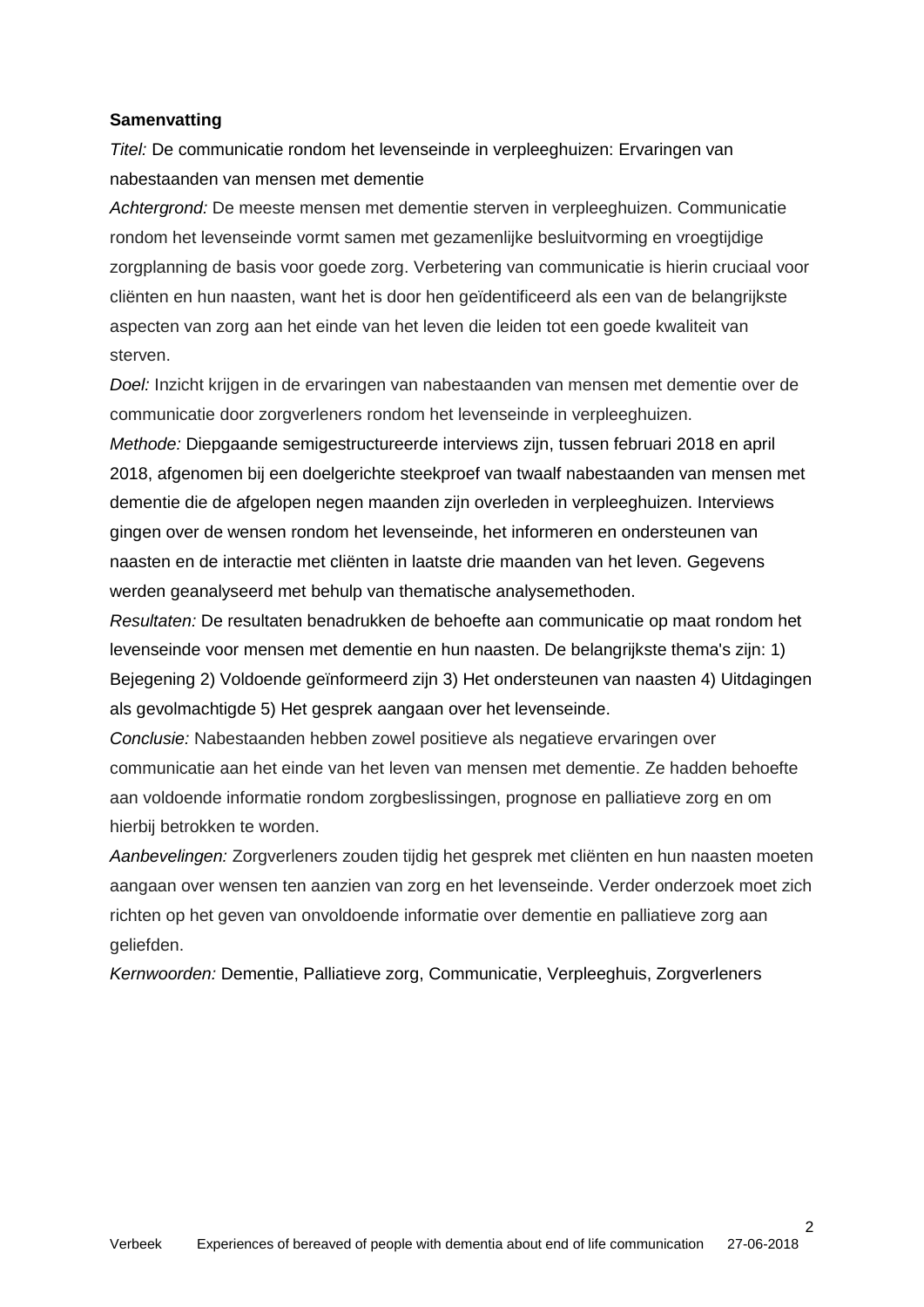## **Introduction**

In 2016, nearly 47 million people lived with dementia worldwide. As population ages, this number is expected to reach over 131 million by 2050. 1 In the Netherlands, approximately 270.000 people live with dementia of whom 70,000 reside in nursing home settings.<sup>2</sup> The majority of people with dementia (93%) eventually die in nursing homes or other long-term care facilities, indicating that these facilities play an important role in providing palliative care to individuals with dementia.<sup>3,4</sup>

Palliative care involves the prevention and alleviation of suffering, through early signaling and the careful assessment and treatment of physical, psychological, social and spiritual problems.<sup>5</sup> Improving quality of life and maximizing comfort are the main goals of palliative care.<sup>6</sup> In practice, palliative care provision for people with dementia is often suboptimal due burdensome interventions such as tube feeding and laboratory tests, and distressing symptoms that may not be adequately managed.<sup>7,8</sup> The goal of comfort positively affects families' satisfaction with care at the end of life. $9$  However, in a recent study, it was found that only half of the people with dementia in long term care facilities die peacefully according to their relatives.<sup>10</sup> Research indicates that, for people with dementia, peaceful dying is positively correlated with adequate personal attention and sufficient availability of nurses within the facility as perceived by their families.<sup>11</sup> Loved ones of people with dementia are often closely involved in their care. Due to the cognitive deterioration associated with the disease, people with dementia may no longer be able to adequately communicate with professional caregivers. Hence, families of people with dementia have a particularly important role in safeguarding their wishes and making healthcare decisions in their best interest.<sup>12</sup>

Effective end-of-life communication between caregivers (i.e. nursing staff, physicians, spiritual caregivers and psychologists) and people with dementia and their loved ones that incorporates shared decision-making (SDM) and Advance Care Planning (ACP), constitutes the basis for high-quality end-of-life care, in which the patient and his or her loved ones should have a central role.<sup>5</sup> SDM aims at involving people with dementia and their loved ones in healthcare decisions.<sup>6,13</sup> Discussing the preferences, values, (information) needs and beliefs of the person with dementia and their loved ones with caregivers, may support proactive ACP.<sup>6</sup> ACP is particularly important for people with dementia and their loved ones, as it involves an ongoing communication process that anticipates the fact that the person with dementia may lose the capacity to express their wishes and preferences.<sup>14,15</sup>

Good communication is defined by people with dementia and their loved ones as involving trusted professional caregivers that provide information adapted to their individual' needs and level of understanding, inquire about end-of-life wishes and provide emotional and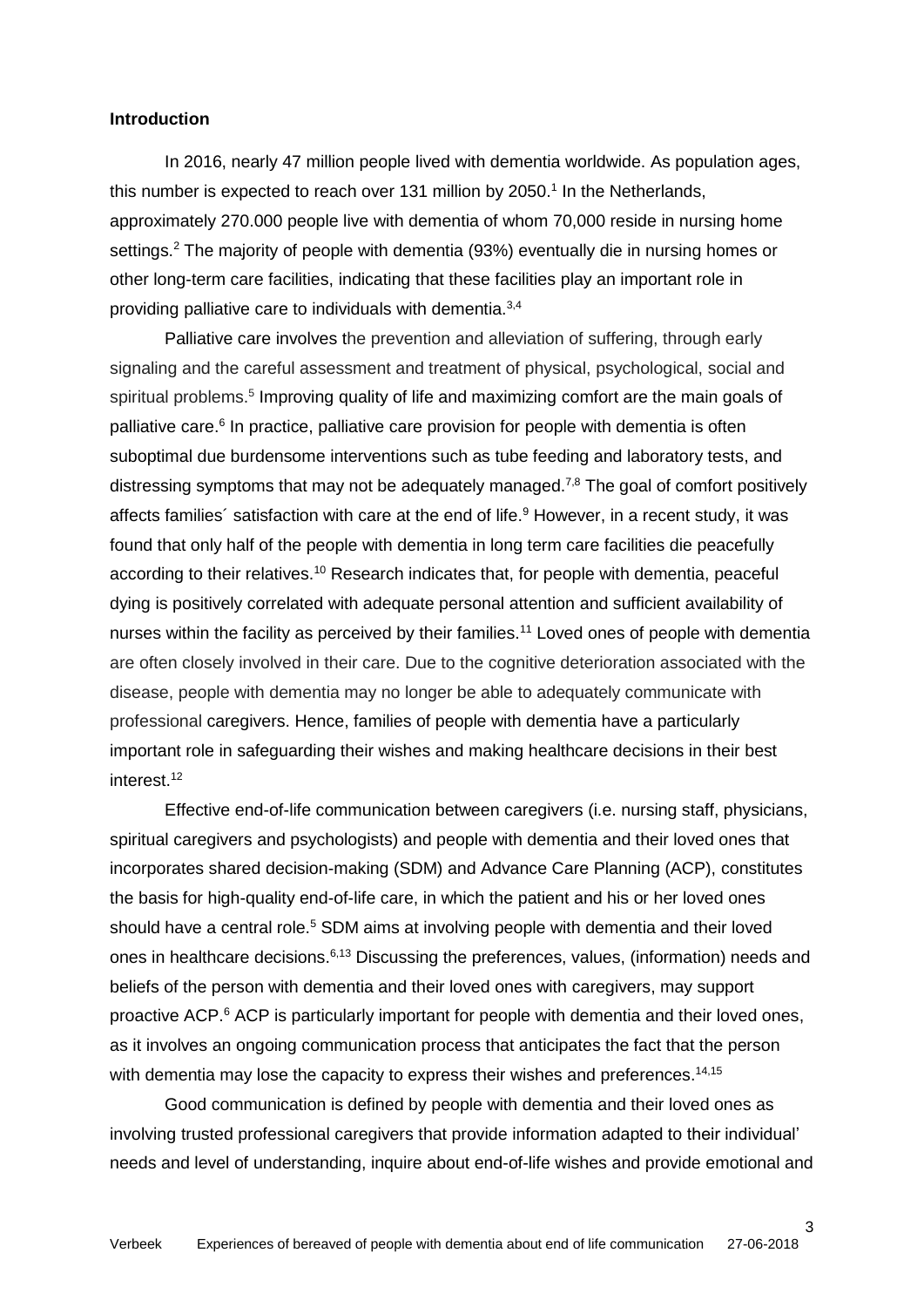spiritual support.<sup>6,16-18</sup>

It is likely that a lack of caregiver–loved one communication contributes to loved ones' inability to envision and anticipate the dying trajectory of a relative with dementia. However, nurses and physicians consider communicating with the loved ones of people with dementia about death and dying to be difficult.<sup>19,20</sup> Bereaved loved ones of someone with dementia often indicate to have been unprepared for the death of their relative, which might point to a lack of awareness amongst them that dementia is a life limiting disease. $21,22$ Communication about desired end-of-life care must be improved to enable caregivers providing palliative care to people with dementia and their loved ones to timely assess their preferences.<sup>21</sup> This is pivotal for residents and their loved ones, as they identify good communication as one of the most important aspects of end-of-life care.<sup>11,20,24</sup> Often designated as proxy decision-makers, loved ones and their experiences with end-of-life communication might influence care processes and the quality of their relative's death.<sup>11</sup> Less satisfaction with care is associated with greater predeath grief.<sup>25</sup>

An understanding of what the bereaved consider important in end-of-life communication is needed to empower caregivers providing palliative care to people with dementia and their loved ones in nursing homes in developing adequate end-of-life communication skills.

Therefore, the current study explores the experiences of the bereaved in this context, focusing on end-of-life communication. Investigating bereaved loved ones' unique experiences may contribute to improving end-of-life care for people with dementia residing in nursing homes.

### **Research Question**

How did bereaved of people with dementia who deceased in nursing homes experience the end-of-life communication given by professional caregivers involved in palliative care?

## **Method**

#### *Design*

A general qualitative design with individual, in-depth semi-structured interviews were conducted to investigate the unique in-depth experiences of bereaved of people with dementia regarding end-of-life communication. Additional quantitative questions were asked to clarify the context of bereaved loved ones' experiences. The study was conducted between February 2018 and July 2018, as a part of the overarching research project '*DEDICATED: Desired dementia care towards end of life'.* This project covers a period of four years and focuses on improving end-of-life communication, basic care competencies of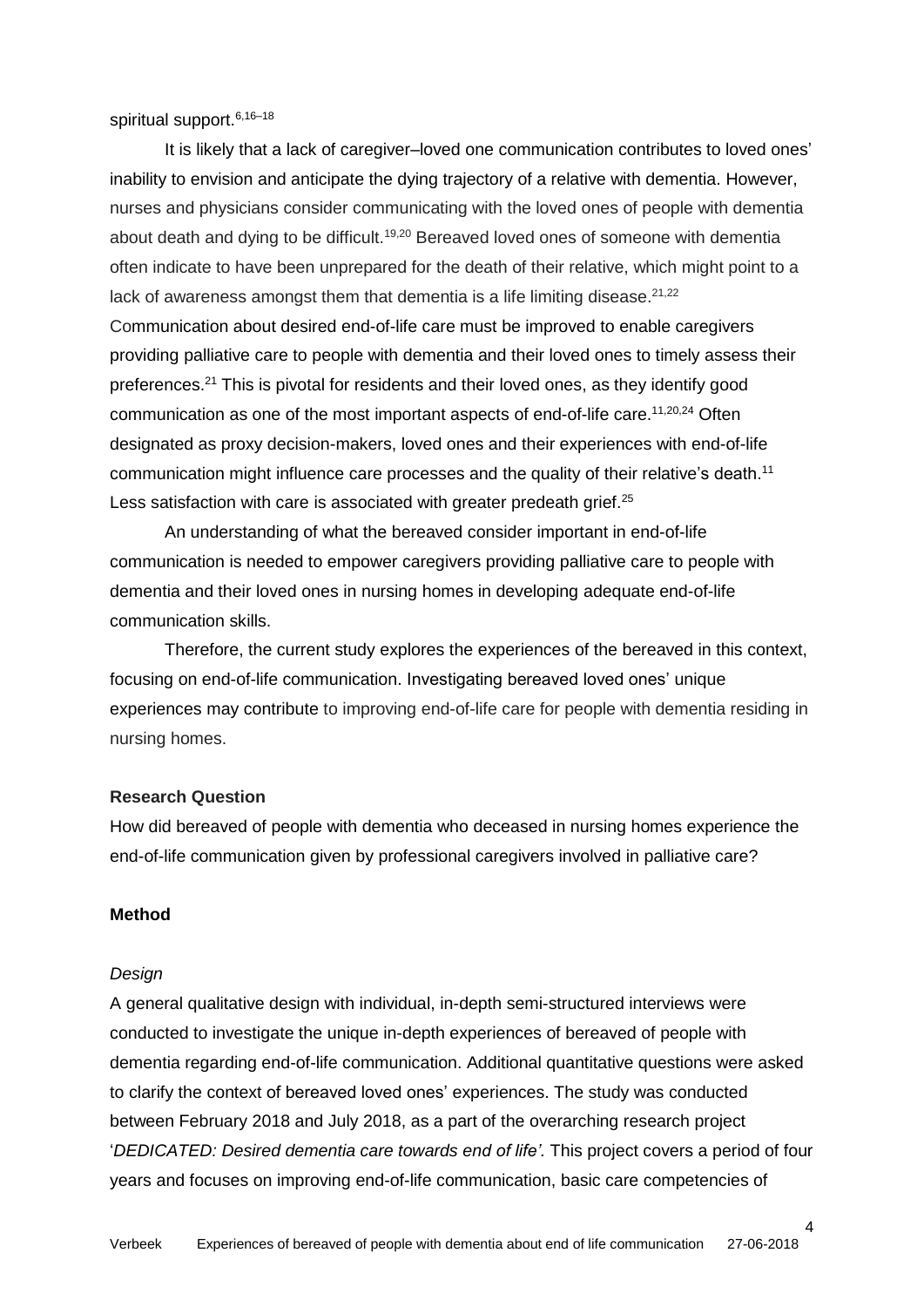nursing staff and interdisciplinary collaboration between professional caregivers in home care and nursing home settings. Ethics approval was obtained from Zuyderland Hospital Human Participants Ethics Committee (Zuyderland, METCZ20180026).

## *Study population and setting*

Participants were recruited from three nursing home organizations located in the southern regions of the Netherlands. The study population consisted of bereaved of people with dementia who had died in one of these facilities in the previous nine months. A purposive sampling method was used to recruit eligible participants and to select cases that would provide rich information related to the loved ones' experiences with end-of-life communication. Eligible participants (1) were able to comprehend and speak Dutch or a Dutch dialect, (2) were considered the closest to the person with dementia, (3) were a bereaved of a resident with dementia who was at least 65 years old, and (4) were a bereaved of a resident with dementia. This minimum age is maintained because 97% of the people in nursing homes were at least 65 years old.<sup>26</sup> A time frame from six weeks to nine months post-death was maintained for the interviews to reduce participant burden, and allow them to better recall the details of their relatives' final days.

# *Data collection*

A semi-structured interview guide was developed, based on the relevant literature and plenary discussions with caregivers.<sup>6,16–18</sup> The topics focused on the wishes and preferences for end-of-life care, and the information and support received from caregivers in the final three months of the relative's life. The interview guide consisted of four main questions with several sub-questions, all of which are included in Appendix I. The short questionnaire consisted of 1) the perception of the bereaved regarding their communication with the physician, as assessed with the Family Perception of Physician-Family caregiver Communication (FPPFC) questionnaire and 2) a single item from the Quality of Dying in Long-Term Care (QOD-LTC) inquiring about whether their relative died peacefully. The FPPFC comprises seven items that are scored on a four-point Likert scale  $(0 =$  strongly disagree,  $1 =$  disagree,  $2 =$  agree,  $3 =$  strongly agree). Higher scores indicate agreater perceived quality of physician communication during the dying process (Cronbach's alpha = 0.96).<sup>17</sup> The item concerning "dying peacefully" from the QOD-LTC questionnaire is scored on a five-point Likert scale; (1 = not at all, 2 = a little bit, 3 = a moderate amount, 4 = quite a bit, and  $5 =$  completely). The total score may range from 1 to 5, with a higher score indicating a more peaceful death (Cronbach's alpha =  $0.64$ ).<sup>11,27</sup> The socio-demographic variables included age, gender, time since bereavement, level of education and relationship to the resident.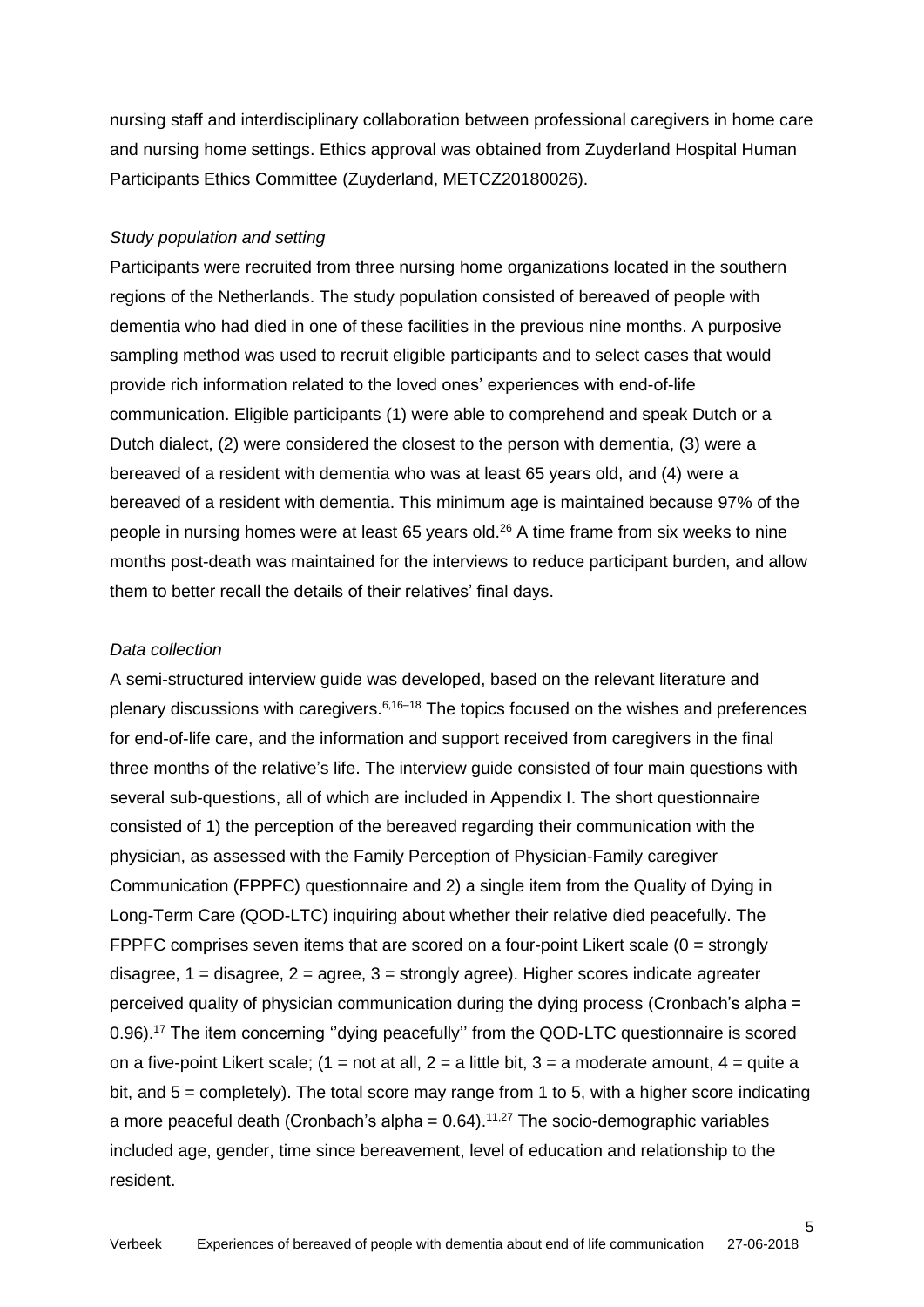## *Procedures*

The collaborating nursing home organizations notified potential participants through a phone call from the caregiver in the organization known to the participants or a short information letter and flyer sent by post. The researchers only continued the procedure when these individuals gave oral or written consent to approach them further. The researchers called eligible participants and, upon agreement, sent them an information letter about the study by post, including an informed consent form. After sending the information letter, a timeframe of one week was maintained before calling back to inquire about their interest in participating. When individuals agreed to participate, an appointment was made. All participants gave their written informed consent on the day the interviews took place.

Before the interviews were conducted, the interviews were pilot tested for feasibility and face validity with patient representatives. At the beginning of the interviews, the participants were briefly informed about the purpose of the study and the content of the interview. Anonymity and the voluntary nature of participation were explained as was the ability to withdraw their participation and end the interview at any time. After, their socio-demographic details were requested before starting the official interview. Each interview was conducted by two of the three researchers (L.V., S.B., S.P.), one BSc and two MSc researchers, and took place in the participants' preferred location, often their home or the researchers' location. One researcher led the interview; the other researcher listened, observed and occasionally asked additional questions. Interviews lasted for approximately 90 minutes and were recorded with the participants' permission. The interviews were transcribed verbatim by a transcriptionist who had signed a confidentiality agreement. At the end of the interview, the participants were asked to fill out the FPPFC and QOD-LTC. For quality assurance, the researchers provided each other with feedback on their interviewing techniques after each interview.

## *Data analysis*

The software Nvivo 11 (QSR international Pty Ltd, Australia) was used to assist with data management and the analysis of the interview transcripts.<sup>28</sup> Thematic analyses using Braun and Clarke's paradigm were used to investigate the participants' experiences.<sup>29</sup> Each interview was analyzed by "coding up" (inductive) and "coding down" (deductive) via researcher and analysis triangulation to improve rigor and trustworthiness. This combination is also referred as "thick analysis."<sup>30</sup> Three researchers read the transcripts thoroughly to become familiar with the data. Subsequently, all three researchers independently clustered the data into meaningful fragments, and the emerging themes were labelled with codes. Three researchers independently conducted axial coding to cluster the codes into categories and reach a consensus about the code descriptions. Coding strategies were frequently compared to fine-tuned themes, and any instances of disagreement were discussed until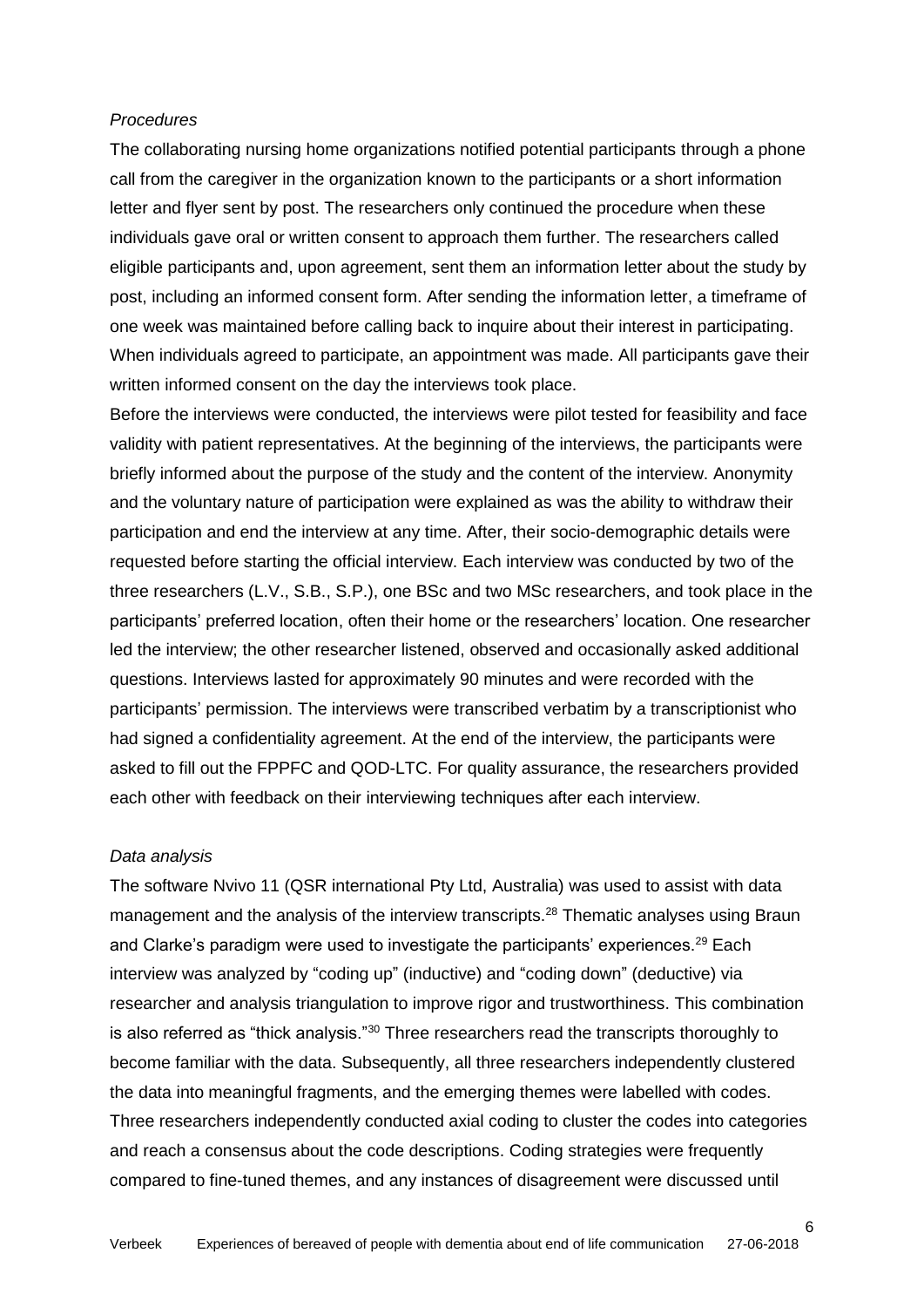consensus was reached. Data saturation was reached when the definition of each category was sufficiently clear. The socio-demographic information and the data derived from the FFPFC questionnaire and the QOD-LTC item were entered into IBM SPSS Statistics version 23 (IBM, New York, United States) to descriptive analyze the quantitative data.

# **Results**

## *Family member and resident characteristics*

A total of twelve bereaved loved ones of people with dementia who had died were interviewed concerning their experiences with end-of-life communication in nursing homes (table 1). Most of the participants were the children of the residents. The mean age of the participants was 61.1 years, and nine participants were female (table 2). In eight cases, the length of residence was longer than one year. The causes of death for the residents were unknown in most cases (58.3%). The mean score on the FPPFC for relatives' perceived quality of communication with the physician is  $19.25$  (SD = 7.14; median = 20, range = 7–28), indicating a neutral to slightly positive overall perception of physician–family caregiver communication. The bereaved indicated that their relative died peacefully ('completely' or 'quite a bit' at peace in the last month of life) in 83% of cases.

[Insert table 1]

[Insert table 2]

## *Themes*

The interview results demonstrate that loved ones report both positive and negative experiences with the end-of-life communication in nursing homes. Five main themes emerged, reflecting important experiences with end-of-life communication as perceived by loved ones. These themes are:

- 1) Making contact with residents
- 2) Being sufficiently informed
- 3) Supporting loved ones
- 4) The role as proxy decision maker
- 5) Starting the conversation about end-of-life wishes

## **1) Making contact with residents**

Approaching residents during the provision of personal care is described as an important aspect of communicating with the person with dementia, fostering a feeling of safety in the resident. Often, a loving and warm approach towards the resident is described, tailored to the needs of each individual.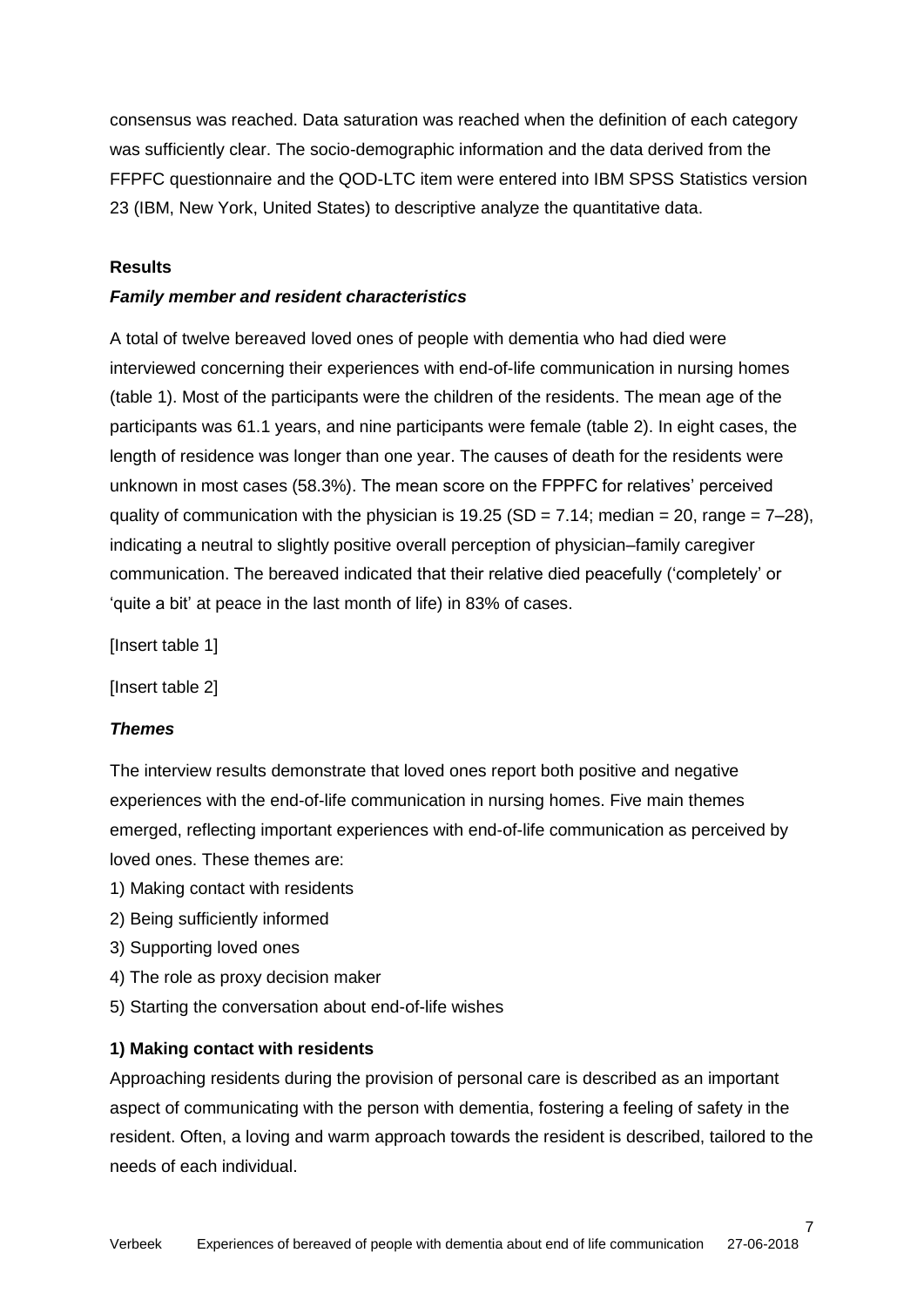"Just to sit down with her for a minute and have a chat. Well, I mean, she could not talk, you know. But just a little communication, rubbing her hand for a bit-yes you could see her eyes light up when someone did that." (daughter, 62 years)

Although the majority of the participants are positive about the caregivers' approaches to the resident, four participants report a lack of adequate contact.

"My mother was almost blind and could scarcely hear. So, if you were suddenly getting caught and dressed and do not know what is happening, well I would find that very annoying. I think I would find that very annoying, and I also saw that my mother was always restless." (daughter, 61 years)

# *Interactions with residents:*

The participants describe varying experiences with the interactions between caregivers and their relatives. Seven participants spoke positively and warmly about caregivers interacting with their relatives. This often contributed to friendly and empathic individual interaction with the resident. Participants mentioned that caregivers felt what a person with dementia needed. However, five participants reported that caregivers lacked sufficient competencies in communication. Caregivers did not enter into the interaction or did not understand what the residents meant.

"But there are also, well, they come in, you know, good morning. And they did not really start the interaction. And I found that quite difficult." (daughter, 62 years)

Participants mentioned less empathy and an incomprehension of the residents' cognitive problems, whereby the caregivers did not met the residents' care needs, wants and wishes.

## *Emotional support to residents:*

The bereaved report varied experiences with providing emotional support to the person with dementia. Seven participants report that the caregivers paid attention to the residents' emotions. This attention consisted of listening, being with the resident and taking the time to tend to the resident, was considered as sufficient support for the resident.

"Some of them sat down with her and asked, 'Are you sad? What are you sad about?' Well, she could not say anything, but the attention she got at that moment was enough for her." (daughter, 62 years)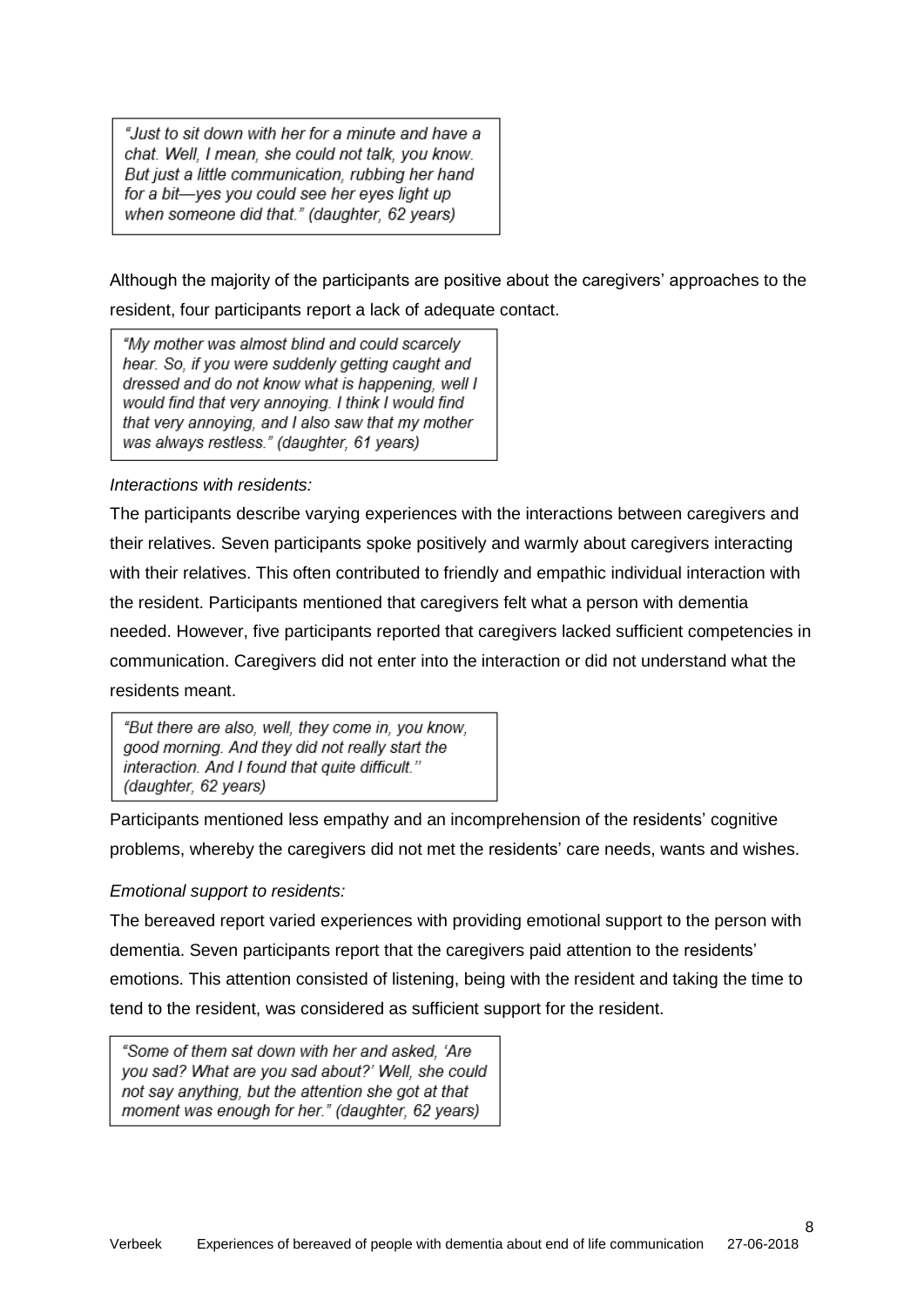Four participants did not have enough insight into providing emotional support. In one case, the caregivers informed the loved one about the residents' emotions, but did not take any action to provide support. This participant indicate that it would have been pleasant if the caregiver had also paid attention to it. Insufficient emotional support is often, according to loved ones, due the caregivers' high workload.

# **2) Being sufficiently informed**

Five participants report that they received insufficient information regarding the expectations of palliative care. This lack of information about their loved one's healthcare status fostered feelings of distrust toward caregivers.

"But I did think that the communication about what we do now and whether we are going to sedate or not sedate happened too cautiously. I prefer it to the right, you do not have to take me into account, but that was too cautious. The nursing home doctor was not always clear about that." (daughter, 62 years)

"There was, however, somewhere else where communication was a problem, and that is what palliative care and palliative sedation actually are. And, when does palliative care actually begin?" (daughter, 62 years)

Caregivers were sometimes unable to answer the questions participants had about palliative care. According to the participants, the caregivers were not unanimous about when palliative care or sedation was to be initiated. Therefore, participants turned to other information sources, like family members or acquaintances, who also work in healthcare, to have their questions about expectations of palliative care answered.

Seven participants report that they were not always informed about changes in daily care, such as the application of restraints or changes in daily nutrition.

"When you come in and do not see a cup anywhere. [you ask]. 'Has my mother drank anything today?' 'Oh. I do not know."" (daughter, 62 years)

"Even in the beginning, I said, 'Well my mother always drinks black coffee, but she now has it with milk and sugar.' 'Yes. [her] tastes have changed' was the answer I got. Then I think, yes, I do not know much, I am not aware of dementia and how that process is going. It may well be that mother loves milk and sugar again, but that was not real. It was not obvious that they listened to the family." (daughter, 53 years)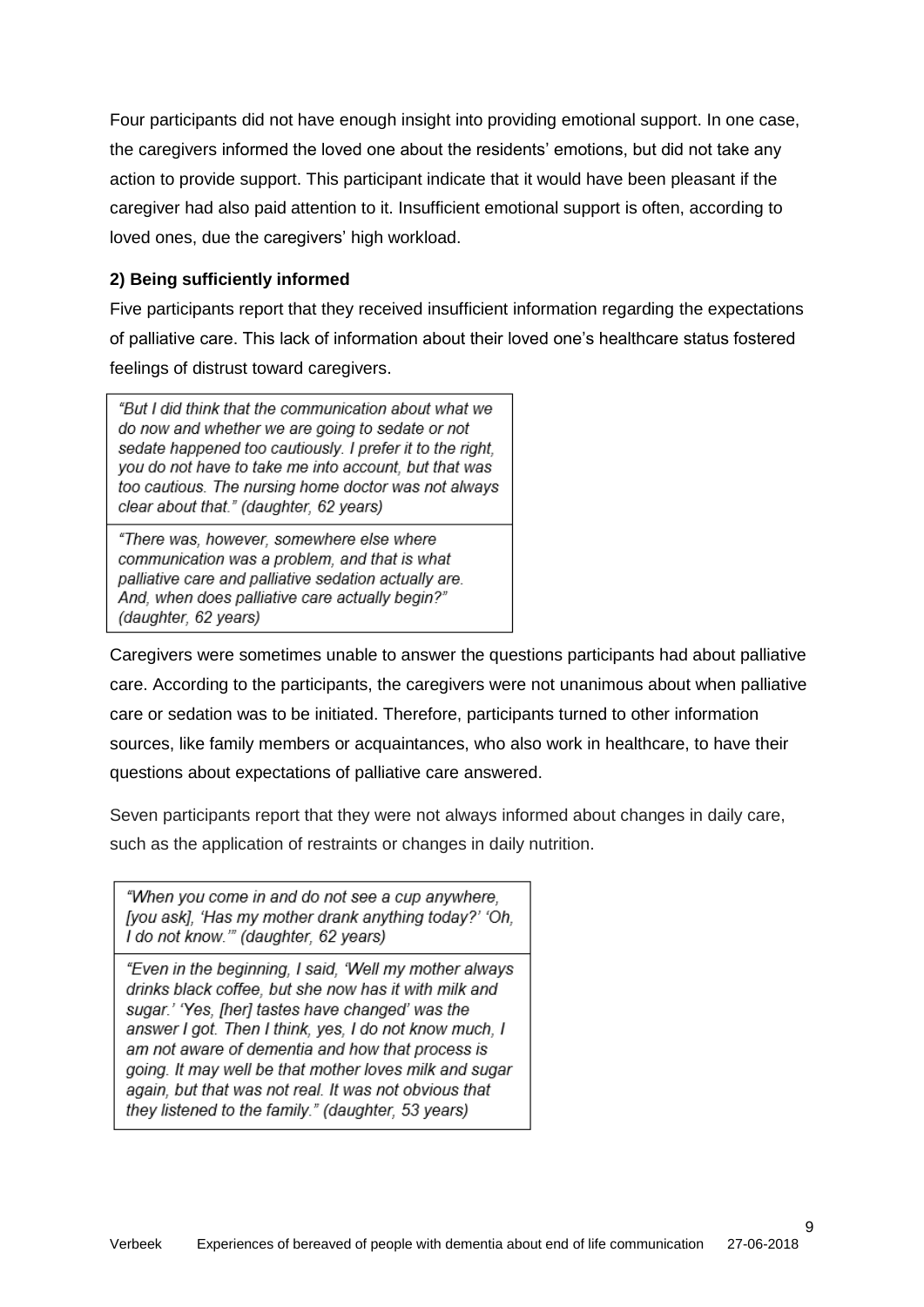Participants often took the initiative to learn about the situation and changes in care.

"I usually had to. We have four children and have contact with three of them. I was always the one who called about 'How is it now? What has happened? We see this with our mother, what now? What are you doing about it? What can we do about it?' So, the initiative must come from us very often." (daughter, 53 years)

The lack of information caregivers providedis, according to the participants, a consequence of being not aware of the residents' situation or difficulties talking about the end-of-life. Participants report that the level of information provided depends on which caregivers were involved. The participants describe a need to be more adequately informed about the palliative phase, sedation and what to expect regarding the dying process.

# **3) Supporting loved ones**

Nine participants felt that informal support from caregivers was sufficient to help them cope with their relatives' dying process and illness.

"And yes, I collapsed and started crying. Then, there were nurses right with me who took me into their arms, holding me and saying, 'Well, I get it. Let it go."" (daughter, 59 years)

However, three participants did not feel that this was sufficient, because they did not need any support or the caregivers were less when the residents' loved ones were visiting. All of the participants regularly visited their relatives and the majority report positive relationships with the caregivers. This often contributed to being informed and receiving support. In particular support and attention to loved ones during and after warding is report as pleasant.

"Well, and then two staff members came in when I was waking. They came and put an arm around me for a moment - just for a moment - and it did so well." (daughter, 61 years)

There was always a member of the nursing staff present for questions or to inform relatives about the care; however, the participants reported that they would have liked more frequent contact with the physicians during the last weeks of the resident's life. The participants indicated that they considered telling their story to the physician to be important. Moreover, positive notions regarding the frequency and quality of communication with physicians appeared to be an important contributor to families' satisfaction with care.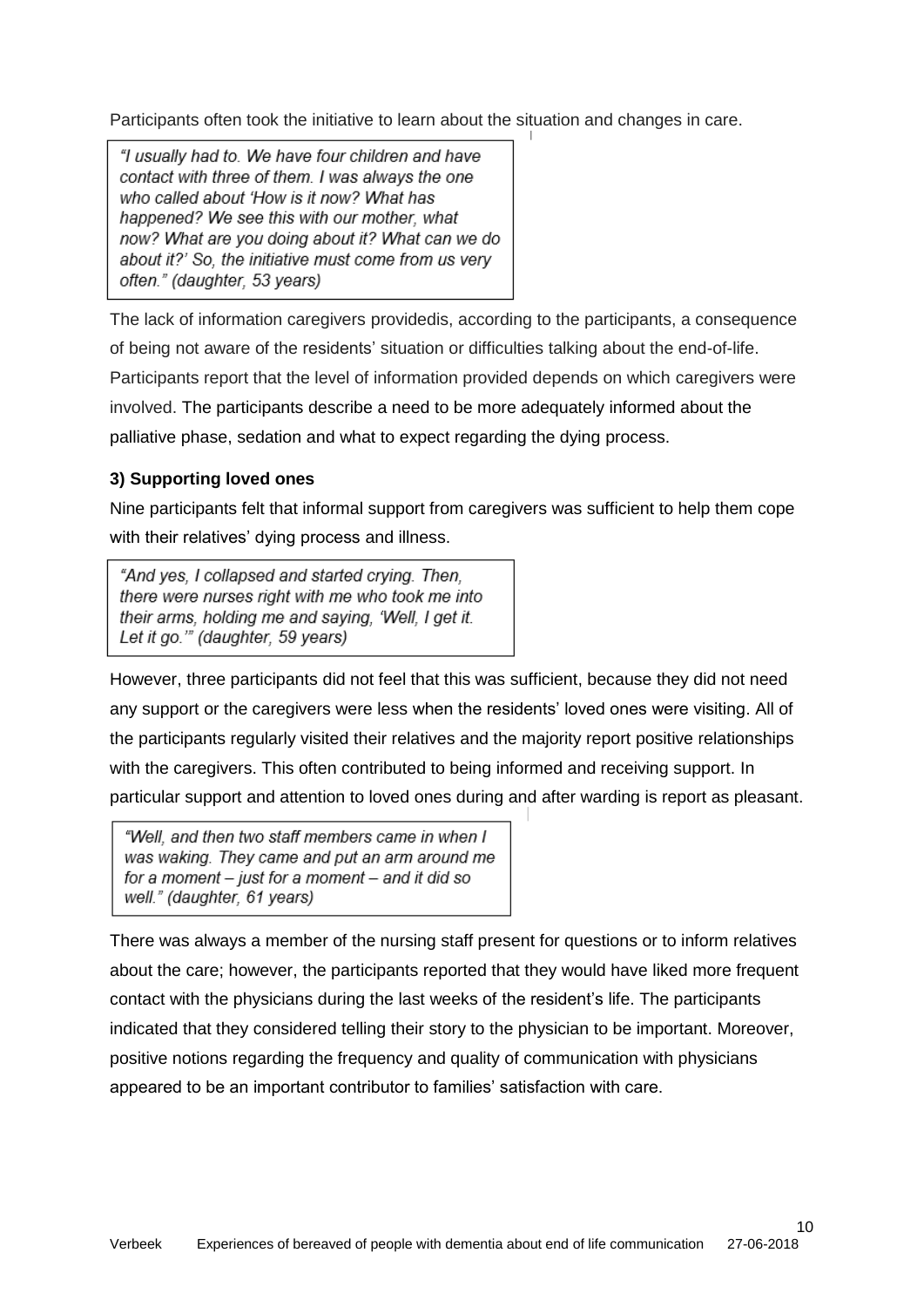# **4) Challenges as proxy decision maker**

All participants were proxy decision-makers for their relatives with dementia and saw their role as a challenge.

"The moment you feel like you have to go everywhere, you have to check and you are in the fight, that takes a lot of energy." (daughter, 61 years)

"I even think about, you know, things like antibiotics and the like. Yes. I think you should all think carefully about what you do." (daughter, 55 years)

One participant say it was strange to suddenly make decisions for their mother. Two participants indicated that it was sometimes difficult to break with the physicians' treatment plan.

# *Being involved in decisions:*

Seven participants report being involved and supported in making decisions. Most decisions were made by the proxy decision-maker and caregivers. One participant reports that their relative had been involved in conversations about her treatment preferences and values regarding healthcare. The majority of participants report that their relative did not have the capacity for decision making as a consequence of cognitive decline. Some participants report that they found out that something had changed in their relative's treatment plan of which they were not aware.

"But I know that my mother reacted so badly. They had not told me that she was given Haldol, but I noticed it immediately. I said, 'She gets Haldol?' 'How do you know that?' she said. I said. 'I noticed that immediately. Would you please stop that? That is such a mess. There are other resources.' They immediately stopped it." (niece, 64 years)

Participants indicate the relevance of involving loved ones in SDM to meet the needs and wishes of the residents.

# **5) Starting the conversation about end-of-life wishes**

This theme describes the wishes of residents and their loved ones about end-of-life care, if and how these wishes were discussed and if and how they were documented. The majority report positive experiences, but others report feelings of frustration.

## *ACP conversation:*

Residents' wishes, that were known were discussed with their loved ones in multidisciplinary consultations. Residents were often unable to express their wishes, as a consequence of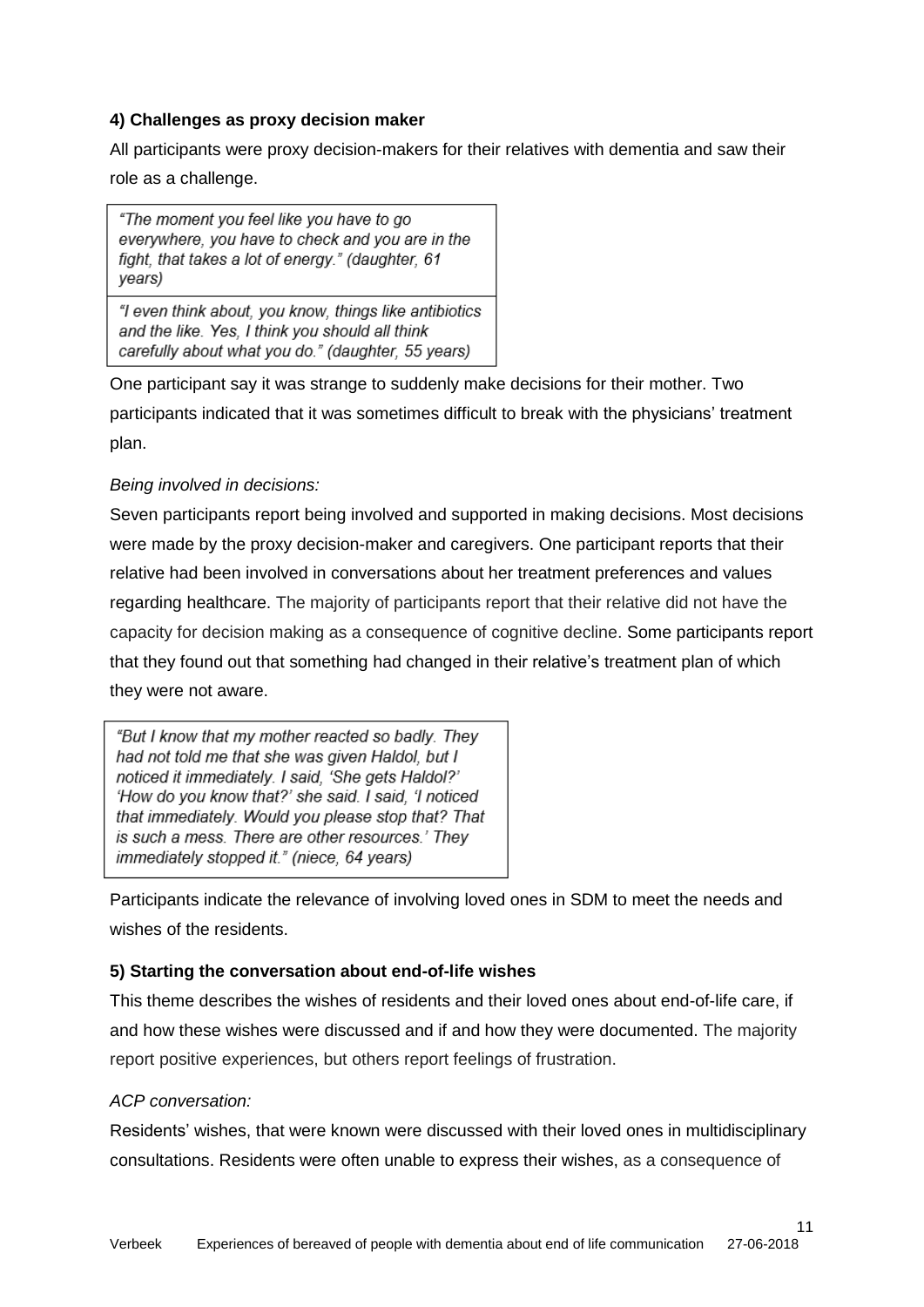cognitive decline. The minority of participants report that their relatives were not involved in such discussions while they were still able to do that. Participants would have appreciated it if their relatives had been more involved.

"From the moment my mother was admitted, she was left out of everything. These conversations were about my mother, but she never ioined them." (daughter, 53 years)

Do-not-hospitalize and do-not- resuscitate protocols have, in most cases, been discussed, although participants express concerns about the timing of this discussion.

"And then I said, 'If she had something to say about it now, what would you do? I really do not want her to be sent to the hospital, because she is so bad that I just do not want her to go to the hospital, even with a break.' That sounds very loud, of course. And they said, 'Yes, you should talk with the doctor because we have to send someone in.' Because then, it went really well. You can say that, but I had something like that, so I find this complicated." (daughter, 55 years)

Participants indicate that the functional decline of the resident should have been discussed earlier, such as upon admission or when the resident was still able to make decisions. Participants reported that it is often not clear whether these wishes were actually documented. The majority of them assume that their wishes have been discussed and documented in the residents' dossier or in an electronic file.

# **Discussion**

The findings of this study suggest that loved ones of people with dementia have both positive and negative experiences. Five important elements contribute to positive and negative experiences with end-of-life care: the caregivers' contact with residents, caregivers' efforts to inform loved ones in the final phase of their relative's life, caregivers' efforts to support loved ones, the challenges as proxy decision-maker and involving loved ones in end-of-life care decisions.

The positive experiences were most mentioned to the contact with the residents, considered as an important aspect of end-of-life communication, but insufficient information was reported as a negative experience in most cases. The results suggest that social interactions between caregivers and dementia residents are not always satisfactory but are viewed as fundamental to understanding the resident's needs. This finding is in line with Perrar et al.'s review, which argues that there is clear evidence for the urge to participate in social interactions and communications to explore residents' special needs.<sup>18</sup> Just touching a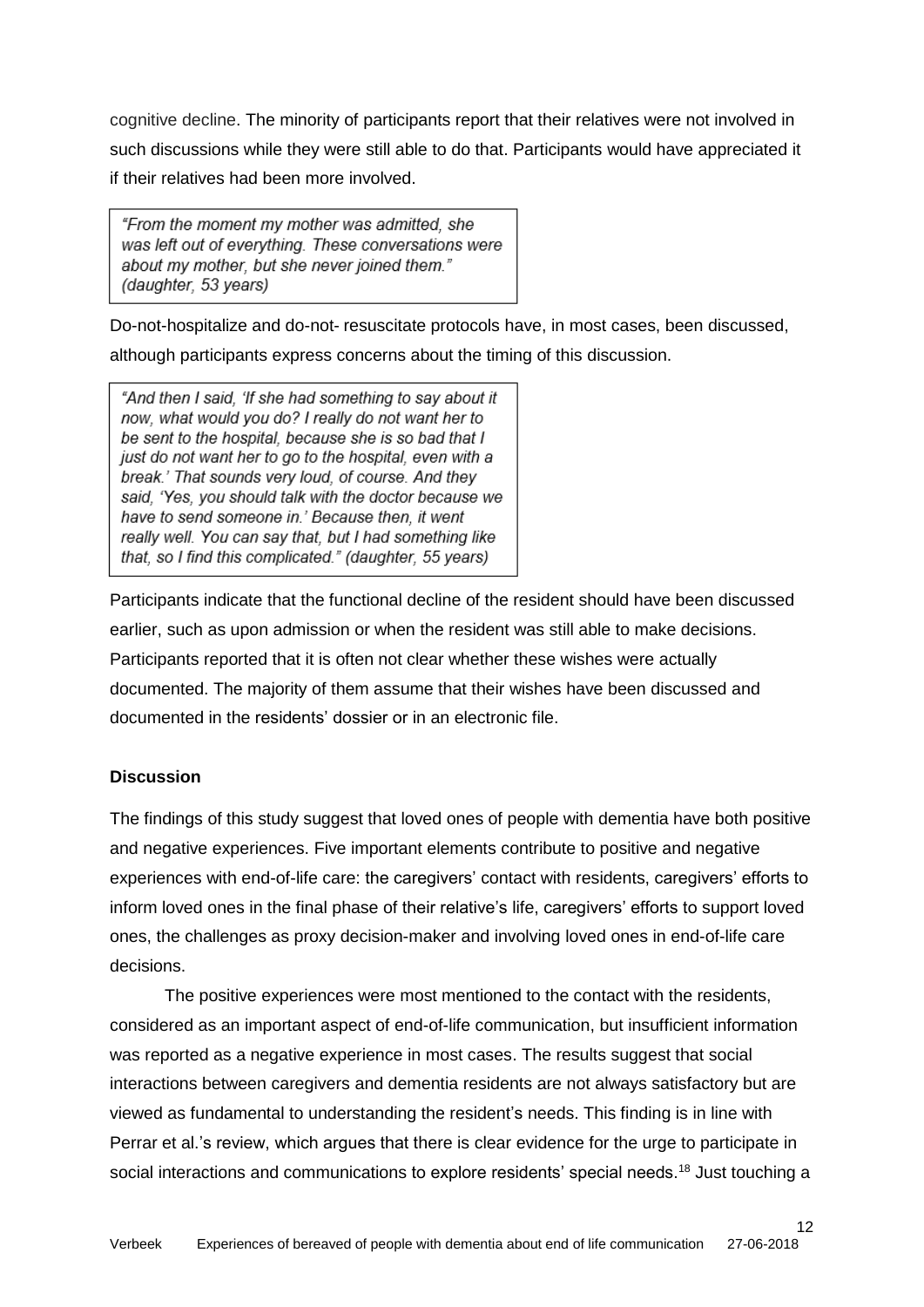resident's hands is sufficient to meet the emotional support needs in our study. Moss et al. found that the caregivers viewed resident's needs for touch and holding hands (78%) as fundamental.<sup>31</sup> Adequate personal attention is related to a peaceful death in most cases.<sup>11</sup> This corresponds with the finding in our study that 83% of the relatives died peacefully.

Loved ones of people with dementia feel that the provision of sufficient information by caregivers is lacking at times. The participants mentioned insufficient information about palliative care and described a need for a better understanding of palliative care. Moreover, Anderson et al. suggest that patients and families must understand what palliative care is,<sup>32</sup> and Lawrence et al. indicate that knowledge about dementia is needed to identify and respond to physical care needs.<sup>33</sup> Future research should focus on estimating the relevance of caregivers' knowledge about dementia and palliative care.

Being informed about changes in residents' conditions was described as an important aspect of end-of-life communication. They also indicated that it often coheres with the staff's degree of continuity. In addition, Erel et al. found that a lack of communication with the family might inhibit the implementation of a palliative approach.<sup>7</sup> Loved ones of people with dementia indicated a need for improved and more frequent contact with physicians. Previous studies have reported that loved ones want more complete information and communication regarding their relative's condition and were dismayed by the lack of contact.<sup>34,35</sup> The mean FPPFC score, indicating a neutral to slightly positive ranking, corresponds to the loved ones' negative and positive experiences regarding physician communication in this study.

In this study, participants indicated that caregivers lacked ACP experience and found that the timing of ACP was crucial. Robinson et al. argue that the right time to initiate ACP is unclear to caregivers, meaning that opportunities for care planning are not provided while the resident still has the capacity to engage.<sup>36</sup>

## *Strengths and Limitations*

The rigor of the qualitative analysis was increased by using both inductive and deductive methods of analysis. Moreover, three researchers carried out the analysis independently followed by discussion for fine tuning and reaching a consensus on the themes, which contributed to the trustworthiness of the study.<sup>30</sup> This study has some limitations. The population under study was relatively small, but the sample size was adequate for qualitative analysis because data saturation was achieved.<sup>37</sup> Further research with a broader range of settings and more participants is needed to generalize the findings. The retrospective nature of this study increased the chance of recall bias; therefore, a length between six weeks and nine months between resident death and the interviews was chosen. This is in line with previous studies. DiBiasio et al. indicate that a data collection timeframe between three and nine months after resident death is recommended to reduce recall bias.<sup>38</sup> However, in the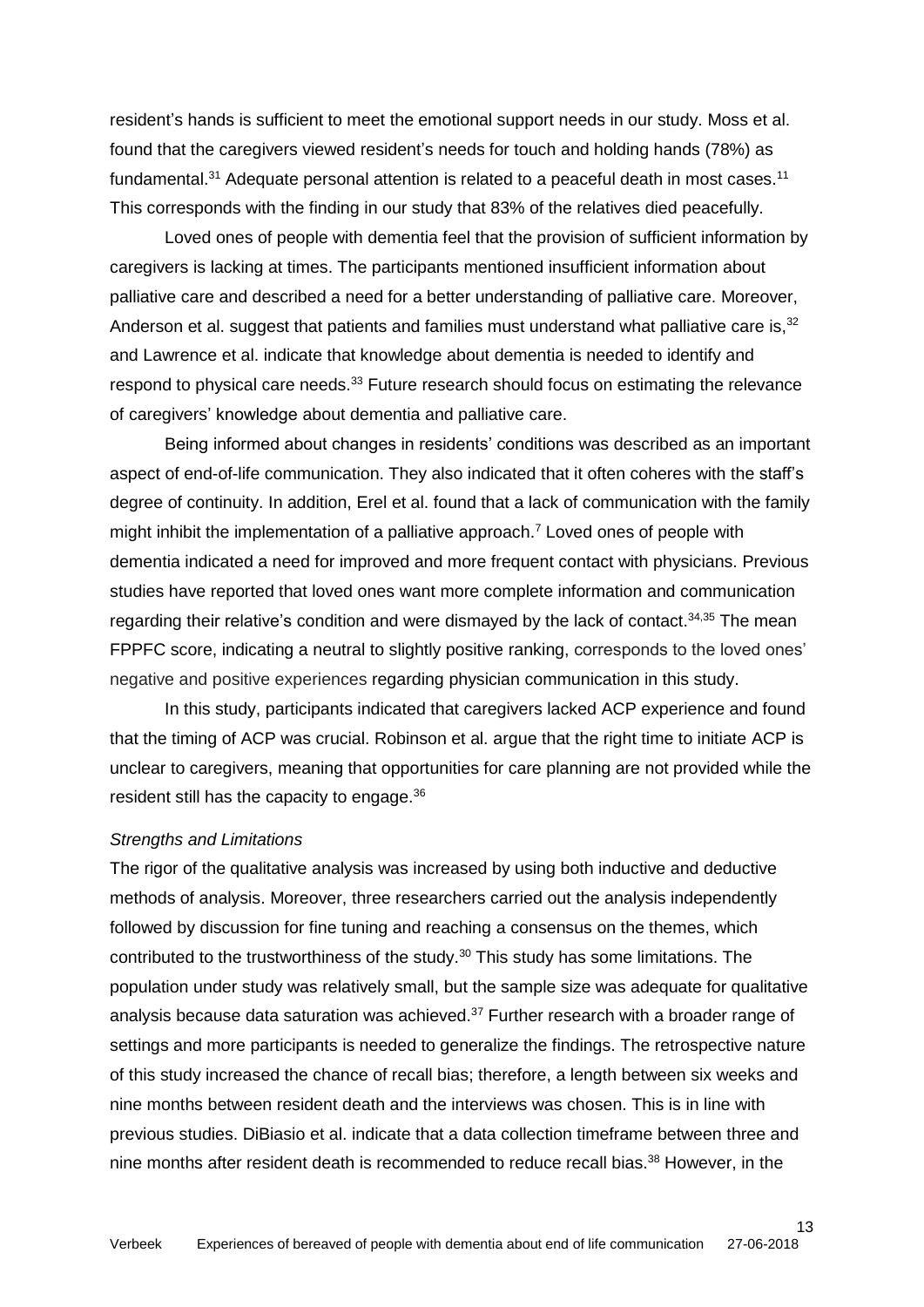current study, some participants could not remember everything due the time that had passed or their emotions during the final three months of their relatives' lives. In further research, a timeframe shorter than nine months will be chosen to improve recall.

# *Recommendations and implications*

There is a need for tailored end-of-life communication for people with dementia and their loved ones that fits their circumstances and preferences. In practice, professional caregivers must start timely conversations with residents and their loves ones about their wishes regarding care and the end of life. Further research should focus on estimating the causes of insufficient information given to loved ones and whether this may connect with knowledge about dementia and palliative care.

# *Conclusion*

This study covered bereaved loved ones' positive and negative experiences of end-of-life communication. Overall, they articulated the need to be sufficiently informed on and involved in care decisions, prognoses and palliative care. The caregivers' availability and knowledge in the final phase of life appears to be connected to positive experiences with end-of-life communication, which leads to good end-of-life care.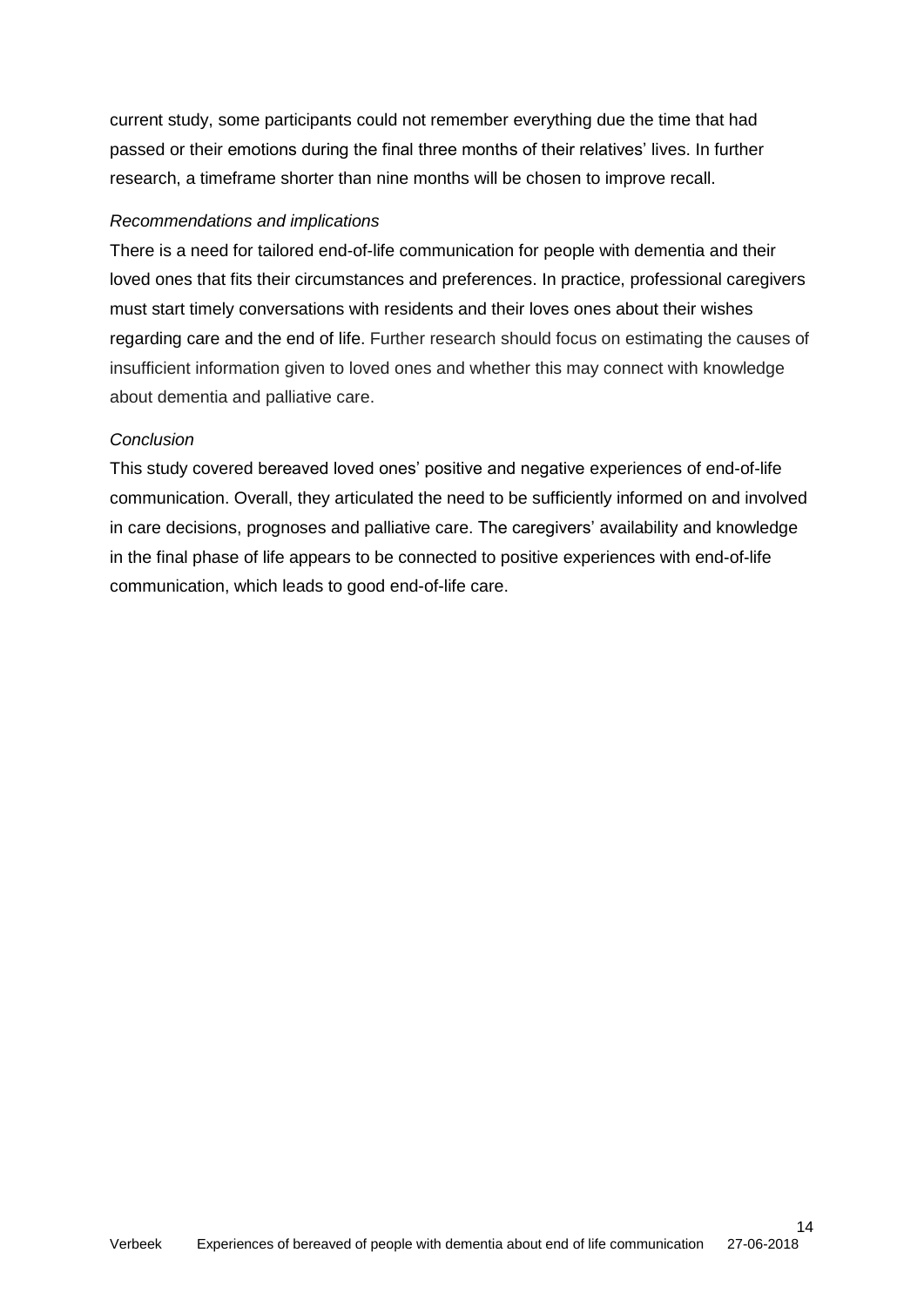## **References**

- 1. Prince M, Comas-Herrera A, Knapp M, Guerchet M, Karagiannidou M. World Alzheimer Report 2016 Improving healthcare for people living with dementia. Coverage, Quality and costs now and in the future. 2016:1-140. https://www.alz.co.uk/research/world-report-2016.
- 2. *Cijfers En Feiten over Dementie*.; 2017. www.alzheimer-nederland.nl.
- 3. Houttekier D, Cohen ÃJ, Bilsen ÃJ, Addington-hall ÃJ, Onwuteaka-philipsen BD, Deliens L. Place of Death of Older Persons with Dementia . A Study in Five. 2010:751- 756. doi:10.1111/j.1532-5415.2010.02771.x.
- 4. Shea EO, Timmons S, Kennelly S, Gallagher P, Neill DO, Siu A De. Symptom Assessment for a Palliative Care Approach in People With Dementia Admitted to Acute Hospitals : Results From a National Audit. 2015;28(4):255-259. doi:10.1177/0891988715588835.
- 5. Boddaert M, Douma J, Dijxhoorn F, Bijkerk M. Kwaliteitskader palliatieve zorg Nederland. 2017;(september).
- 6. Steen JT Van Der, Radbruch L, Hertogh CMPM, et al. White paper defining optimal palliative care in older people with dementia : A Delphi study and recommendations from the European Association for Palliative Care. 2014. doi:10.1177/0269216313493685.
- 7. Erel M, Marcus E, Dekeyser-ganz F. Barriers to palliative care for advanced dementia : a scoping review. 2017;6(10):365-379. doi:10.21037/apm.2017.06.13.
- 8. Mitchell SL, Kiely DK, Hamel MB. Dying With Advanced Dementia in the Nursing Home. 2004;164.
- 9. Soest-poortvliet MC Van, Steen JT Van Der, Vet HCW De, Hertogh CMPM, Deliens L. Comfort goal of care and end-of-life outcomes in dementia : A prospective study. 2015. doi:10.1177/0269216315570409.
- 10. Roo ML De, Albers G, Deliens L, Vet HCW De. Physical and Psychological Distress Are Related to Dying Peacefully in Residents With Dementia in Long-Term Care Facilities. 2015;50(1):1-8. doi:10.1016/j.jpainsymman.2015.02.024.
- 11. Roo ML De, Steen JT Van Der, Galindo F, Noortgate N Van Den, Onwuteaka- BD. When do people with dementia die peacefully ? An analysis of data collected prospectively in long-term care settings. 2014. doi:10.1177/0269216313509128.
- 12. Shanley C, Adchn RN, Ma BA, et al. Providing support to surrogate decision- makers for people living with dementia : Healthcare professional , organisational and community responsibilities. 2017;(April):1563-1570. doi:10.1111/hsc.12456.
- 13. Pol MHJ Van De, Fluit CRMG, Lagro J, Slaats YHP, Olde MGM, Lagro-janssen ALM. Patient Education and Counseling Expert and patient consensus on a dynamic model for shared decision-making in frail older patients. *Patient Educ Couns*. 2016;99(6):1069-1077. doi:10.1016/j.pec.2015.12.014.
- 14. Seymour J, Almack K, Kennedy S. Implementing advance care planning : a qualitative study of community nurses ' views and experiences. 2010.
- 15. Sinuff T, Dodek P, You JJ, et al. Improving End-of-Life Communication and Decision Making : The Development of a Conceptual Framework and Quality Indicators. *J Pain Symptom Manage*. 2015;49(6):1070-1080. doi:10.1016/j.jpainsymman.2014.12.007.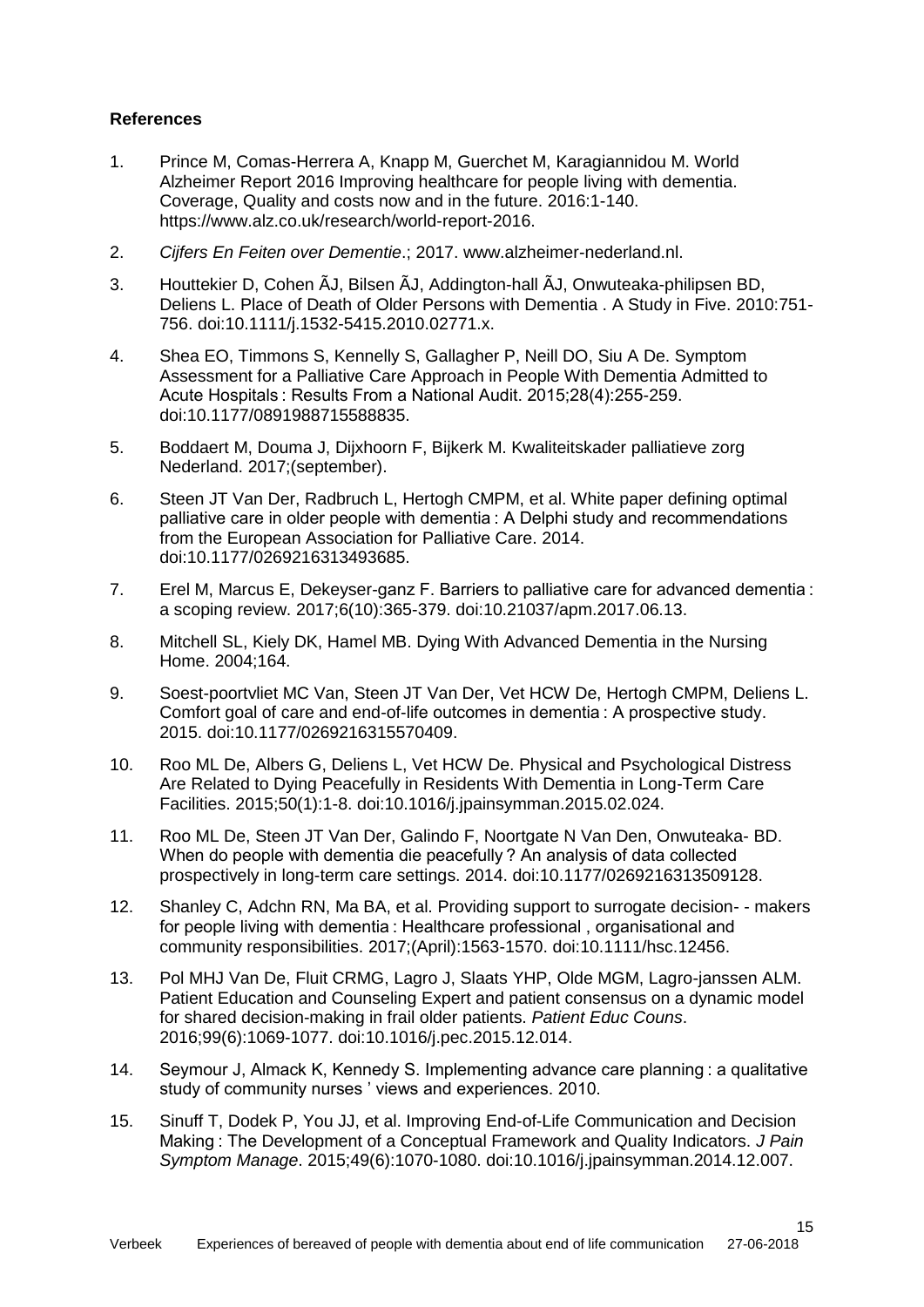- 16. Parker SM, Clayton JM, Hancock K, et al. A Systematic Review of Prognostic / Endof-Life Communication with Adults in the Advanced Stages of a Life-Limiting Illness : Patient / Caregiver Preferences for the Content , Style , and Timing of Information. 2007;34(1):81-93. doi:10.1016/j.jpainsymman.2006.09.035.
- 17. Biola H, Sloane ÃPD, Williams ÃCS, Daaleman TP, Williams ÃSW, Zimmerman S. Physician Communication with Family Caregivers of Long-Term Care Residents at the End of Life. 2007:846-856. doi:10.1111/j.1532-5415.2007.01179.x.
- 18. Perrar KM, Schmid H, Eisenmann Y, Cremer B, Voltz R. Needs of People with Severe Dementia at the End-of-Life: A Systematic Review. *J Alzheimer's Dis*. 2014. doi:10.3233/JAD-140435.
- 19. Janssen DJA, Wouters EFM, Schols JMGA, Spruit MA. Care Dependency Independently Predicts Two-Year Survival in Outpatients With Advanced Chronic Organ Failure. *J Am Med Dir Assoc*. 2013;14(3):194-198. doi:10.1016/j.jamda.2012.09.022.
- 20. Wenrich MD, Curtis JR, Shannon SE, Carline JD, Ambrozy DM, Ramsey PG. Communicating With Dying Patients Within the Spectrum of Medical Care From Terminal Diagnosis to Death. 2001;161:868-874.
- 21. Vandervoort A, Houttekier D, Block L Van Den. Advance Care Planning and Physician Orders in Nursing Home Residents With Dementia : A Nationwide Retrospective Study Among Professional Caregivers and Relatives. *J Pain Symptom Manage*. 2014;47(2):245-256. doi:10.1016/j.jpainsymman.2013.03.009.
- 22. Sachs GA, Shega JW, Cox-hayley D. Barriers to Excellent End-of-life Care for Patients. 2004;19(Mc 6098).
- 23. Vandervoort A, Houttekier D, Stichele R Vander, Steen JT Van Der. Quality of Dying in Nursing Home Residents Dying with Dementia : Does Advanced Care Planning Matter ? A Nationwide Postmortem Study. 2014;9(3). doi:10.1371/journal.pone.0091130.
- 24. Jan KR, Wind ONW. Passende zorg in de laatste levensfase : niet alles wat kan , hoeft. 2015:2-3.
- 25. Mitchell SL. Health Care Proxy Grief Symptoms Before the Death of Nursing Home Residents With Advanced Dementia. *Am J Geriatr Psychiatry*. 2008;16(8):664-673. doi:10.1097/JGP.0b013e3181784143.
- 26. Verbeek-oudijk D, Campen C Van. Ouderen in verpleeghuizen en verzorgingshuizen verzorgingshuizen. 2015.
- 27. Munn JC, Zimmerman ÃS, Hanson LC, et al. Measuring the Quality of Dying in Long-Term Care. 2007:1371-1379. doi:10.1111/j.1532-5415.2007.01293.x.
- 28. Ltd QIP. Nvivo qualitative data analysis software, Version 11, Australia. 2012.
- 29. Braun V, Clarke V, Braun V, Clarke V. Using thematic analysis in psychology Using thematic analysis in psychology. 2008;887(2006).
- 30. Wester F, Evers J. " Thick analysis ": strategie om de kwaliteit van kwalita- tieve dataanalyse te verhogen. 2010;43(1):5-12.
- 31. Moss MM (MA), BRAUNSCHWEIG H (MA), RUBINSTEIN RL (PHD). Terminal Care for Nursing Home with Dementia Residents. *Alzheimer's Care Q*. 2002;3(3):233-246.
- 32. Anderson Head B, Song M, Wiencek C, Nevidjon B, Fraser D, Mazanec P. Palliative Nursing Summit. *Jounal Hosp Palliat Nurs*. 2018;20(1):23-29.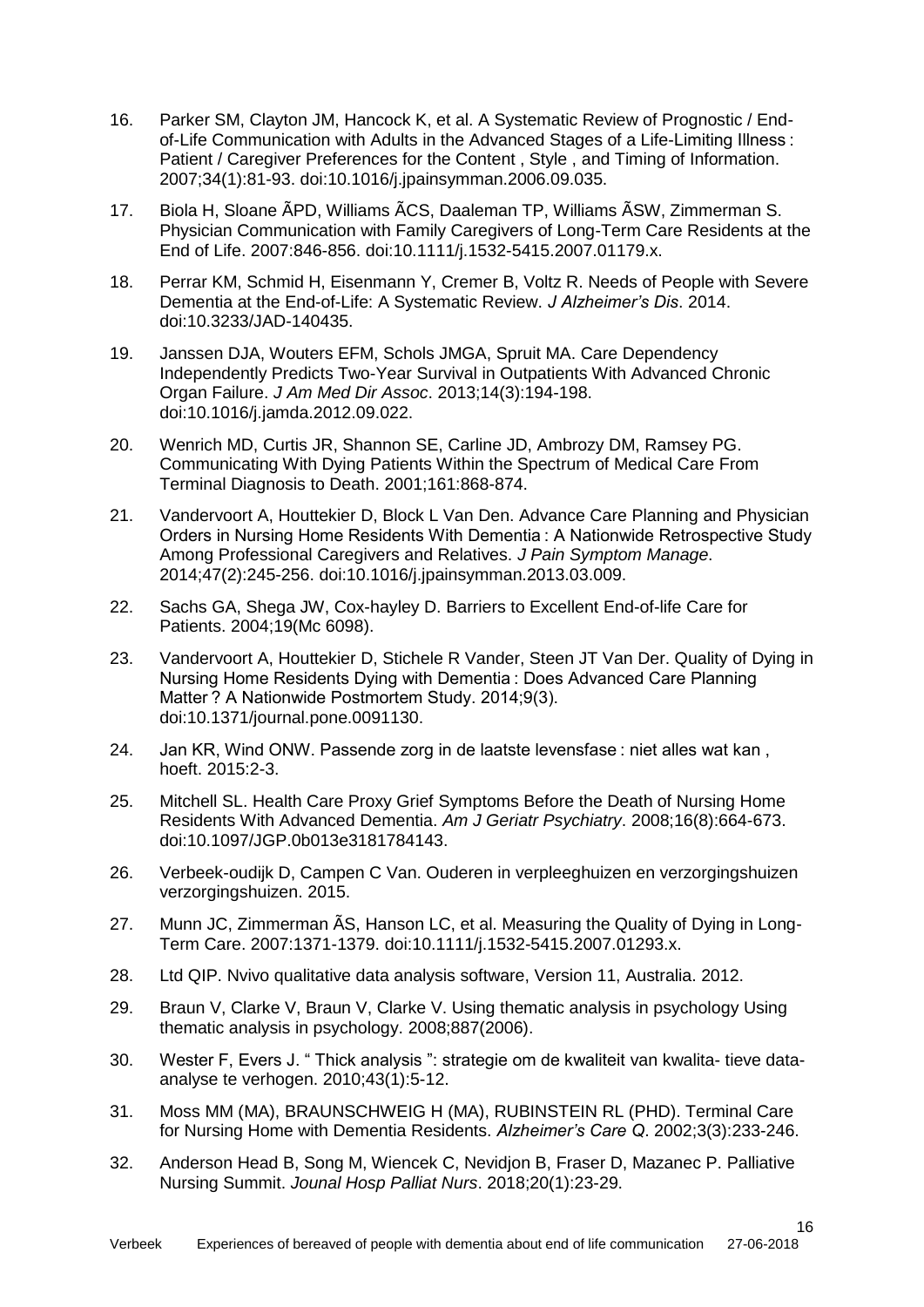doi:10.1097/NJH.0000000000000406.

- 33. Lawrence V, Samsi K, Murray J, Harari D, Banerjee S. Dying well with dementia : qualitative examination of end-of-life care {. 2011:417-422. doi:10.1192/bjp.bp.111.093989.
- 34. Wetle T, Teno J, Miller SC, Welch L. Family Perspectives on End-of-Life Care Experiences in Nursing Homes. 2018;45(5):642-650.
- 35. Givens JL, Lopez RP, Mazor KM, Mitchell SL. Sources of Stress for Family Members of Nursing Home Residents with Advanced Dementia. 2013;26(3):254-259. doi:10.1097/WAD.0b013e31823899e4.Sources.
- 36. Robinson L, Dickinson C, Hughes J, et al. A qualitative study : Professionals ' experiences of advance care planning in dementia and palliative care , " a good idea in theory but … ." 2012. doi:10.1177/0269216312465651.
- 37. Polit DF, Beck CT. *Nursing Research Generating and Assessing Evidence for Nursing Practice*. Tenth, Int. Lippincott Williams And Wilkins; 2016.
- 38. Dibiasio EL, Clark MA, Gozalo PL, Spence C, Casarett DJ, Teno JM. Timing of Survey Administration After Hospice Patient Death : Stability of Bereaved Respondents. *J Pain Symptom Manage*. 2015;50(1):17-27. doi:10.1016/j.jpainsymman.2015.01.006.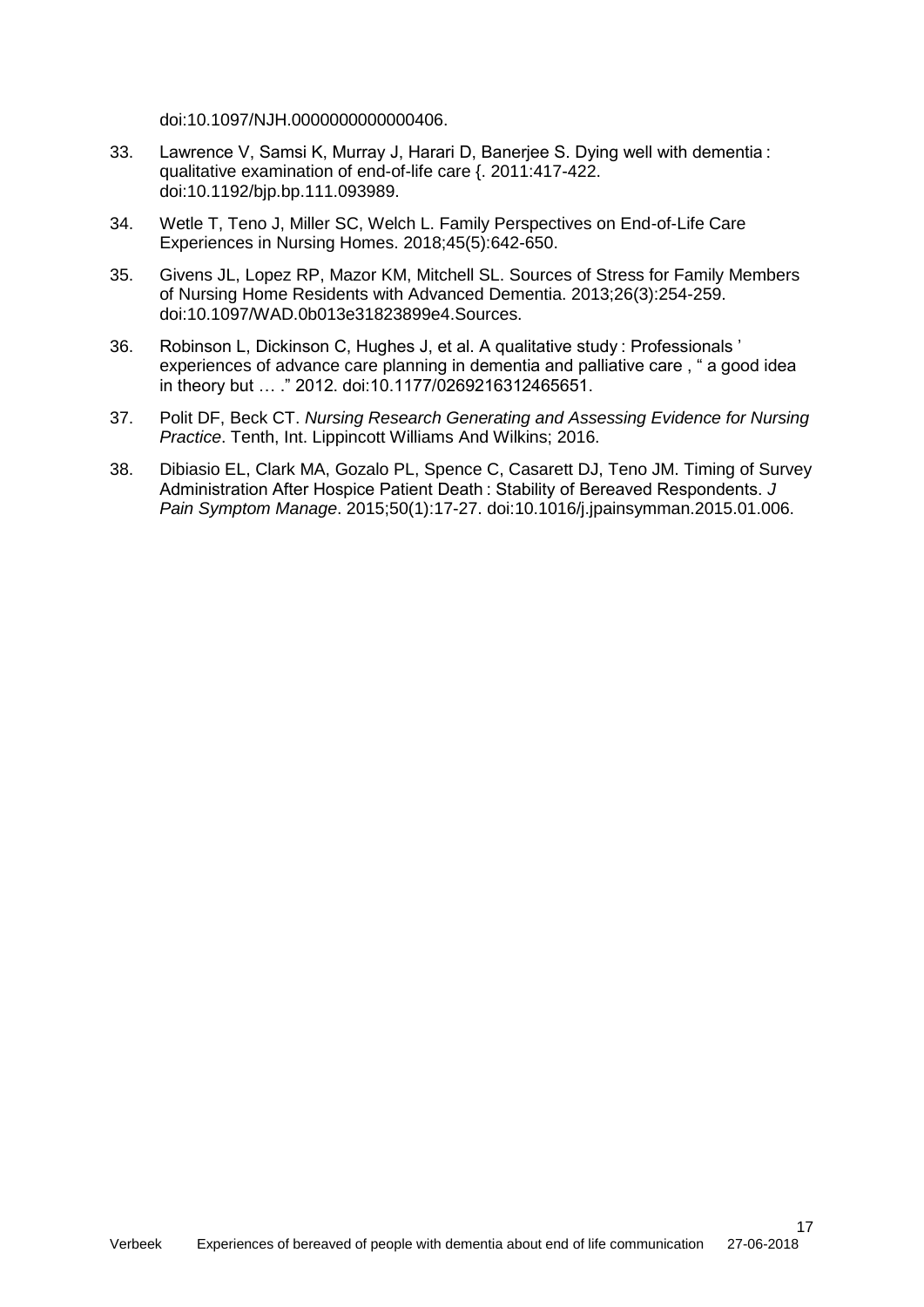# **Tables**

Table 1:

| Table 1. Family member characteristics (N=12) |                  |                  |  |
|-----------------------------------------------|------------------|------------------|--|
| Loved ones characteristics                    |                  |                  |  |
| Age in years (range, mean)                    | 53-72 (61.1)     |                  |  |
| Time since bereavement in                     | $2-8(4,5)$       |                  |  |
| months (range, mean)                          |                  |                  |  |
|                                               | <b>Frequency</b> | <b>Frequency</b> |  |
| Gender                                        |                  |                  |  |
| Male                                          | 3                | 25,0             |  |
| Female                                        | 9                | 75,0             |  |
| Age in years (range)                          | 53-72            |                  |  |
| Level of education                            |                  |                  |  |
| High school graduate                          | 6                | 50,0             |  |
| $MBO*$                                        | 2                | 16,7             |  |
| HBO**                                         | 1                | 8,3              |  |
| $WO***$                                       | 3                | 25,0             |  |
| <b>Relationship to resident</b>               |                  |                  |  |
| Son or daughter                               | 10               | 83,3             |  |
| Spouse or Ex-spouse                           | 1                | 8,3              |  |
| Nephew or niece                               | 1                | 8,3              |  |

\* Equivalent to Intermediate vocational education

\*\* Equivalent to Associate's Degree

\*\*\* Equivalent to Master's Degree

## Table 2:

| Table 2. Resident characteristics (N=12) |                  |             |  |
|------------------------------------------|------------------|-------------|--|
| Age in years (range, mean)               | $74 - 93(86,25)$ |             |  |
|                                          | <b>Frequency</b> | Percent (%) |  |
| Gender                                   |                  |             |  |
| Male                                     | $\mathbf{1}$     | 8,3         |  |
| Female                                   | 11               | 91,7        |  |
| Length of residence in nursing           |                  |             |  |
| home setting before dying                |                  |             |  |
| $0 - 1$ month                            | 2                | 16,7        |  |
| 1 months - 6 months                      | 1                | 8,3         |  |
| 6 months - 12 months                     | 1                | 8,3         |  |
| 1 years - 2 years                        | 5                | 41,7        |  |
| 2 years - 5 years                        | 3                | 25,0        |  |
| <b>Cause of death</b>                    |                  |             |  |
| Stopped eating / drinking                | 2                | 16,7        |  |
| Infection                                | 1                | 8,3         |  |
| Complications after fall incident        | 1                | 8,3         |  |
| <b>Stroke</b>                            | 1                | 8,3         |  |
| Unknown                                  |                  | 58,3        |  |